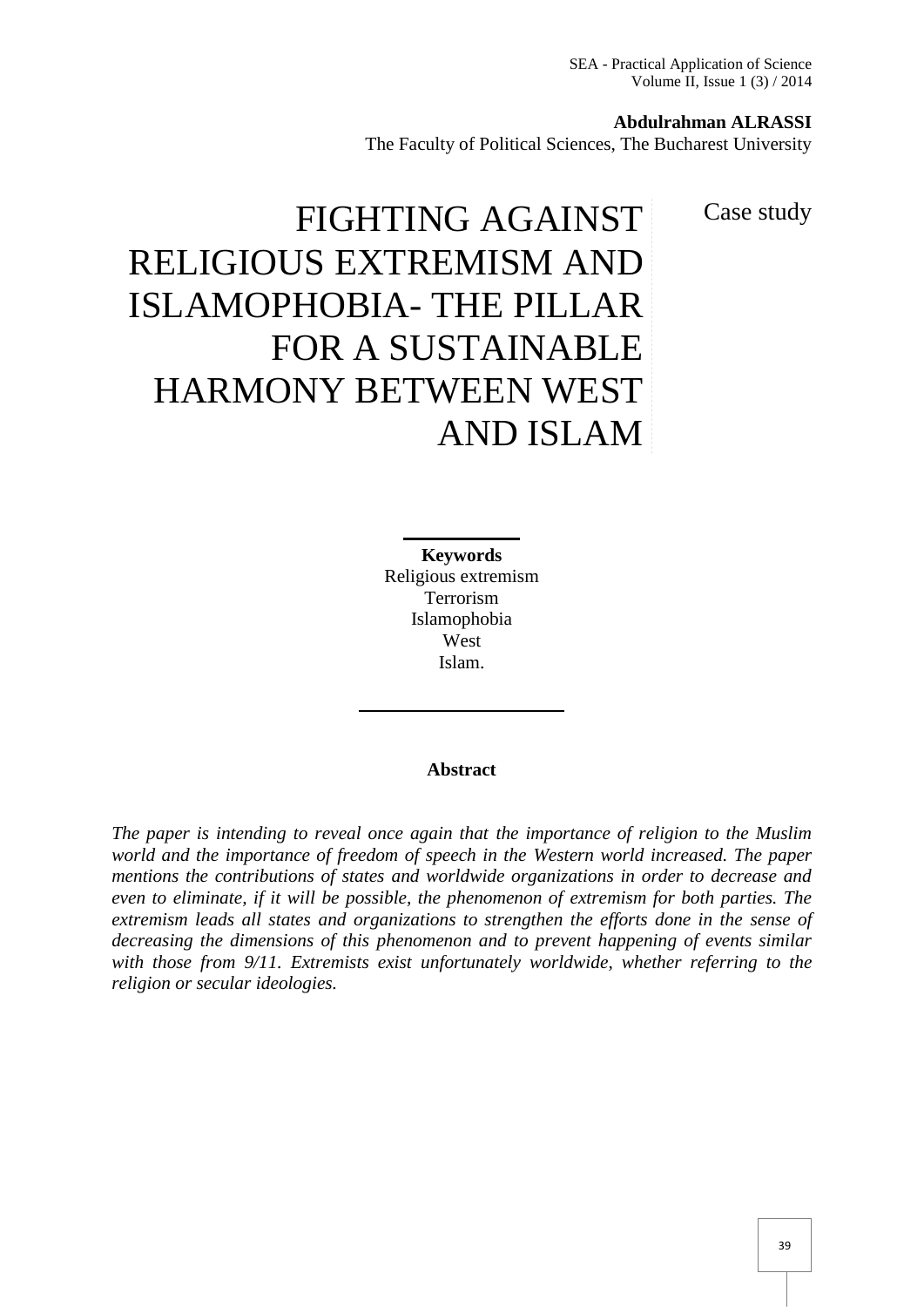#### **Introduction**

It became a reality that globalization in all its forms – political, cultural, economic, military… – is an exclusive tendency with effects through the lives of people from worldwide. The concept of globalization is very used nowadays and became even a fashionable one in social and cultural studies, and as an effect, its meaning became fuzzy. This is the reason for explaining why globalization has to be considered through the all socio-cultural processes that have a contribution to make distance irrelevant. The complex phenomenon of globalization has important economic, political and cultural dimensions, as well as significant ethical implications. Generally, global processes affect the conditions of people who live in particular places and creating new opportunities and new forms of vulnerability. In the era of the nuclear bomb, transnational terrorism and potential ecological disasters, risks have to be globally shared.

Through my paper I will analyze the phenomenon of extremism that involved both parties, Christians and Muslims, but I will talk much about extremism against Islam and dimensions of Islamophobia.

I will discuss about Islamophobia because of the events that happened worldwide and because observing its dimensions rapidly increased.

## **Literature review regarding the phenomenon of extremism**

The idea of the political extreme has its roots in the ancient Greek ethics of moderation. Within each action case there exists a midpoint (mesotes) between the too-great (hyperbole) and the too-little (elleipsis), a difference or a normal gap between the excessive and the moderate (Backes 2006). A complex system of terminological terms is found in the middle and the late writings of Plato.

Plato gathered the ethics of moderation with constitutional doctrine.

His continuum of governmental form extended the extremes of despoteia/tyrannis and anomia/lawless democracy (in the sense of mob rule). Oligarchy, basileia (kingdom), aristocracy and legal democracy were placed between The mean (meson), that guarantee both moderation (metrion) and virtue (arete), has its origins or roots through the mix (meikte) and balancing of constitutional elements which, considered separately, would be harmful (kakon) and  $(akron)$ . The ontological phenomenological feature of the differentiation of the forms of government was linked in this way to the normative axiological feature of the mesotes doctrine (Aalders 1968; Krämer 1959; Nippel 1980).

Aristotle liberated the Platonic concepts from their theological, ontological pattern, embedded them in a comprehensive scientific system and gave them a politically realistic dimension.

The "ism" contained by the word that became a large phenomenon - "extremism", entered into the political language in numerous ways, without at first establishing itself in its own enduring terminological category. This has applicability to its appearance during the age of religious wars (Stephen Gardiner, bishop of Winchester resembled the partisans of a radical reformation with the "new scoole of extremites" [Gardiner 1546]) as well as to its introduction into the terminology of the German "Vormärz" (the liberal philosopher Wilhelm Traugott Krug introduced the term "Extremisten" as a synonym for "Ultraisten" [Krug 1838]). In both cases, the times were characterized by political polarization, in which traditional words and expressions did not seem to satisfy to describe a phenomenon understood as an existential danger. This had applicability even in the case of the Russian Revolution of 1917, which was the cause for the term "extremism" establishing itself permanently – at first in the Western states – in the political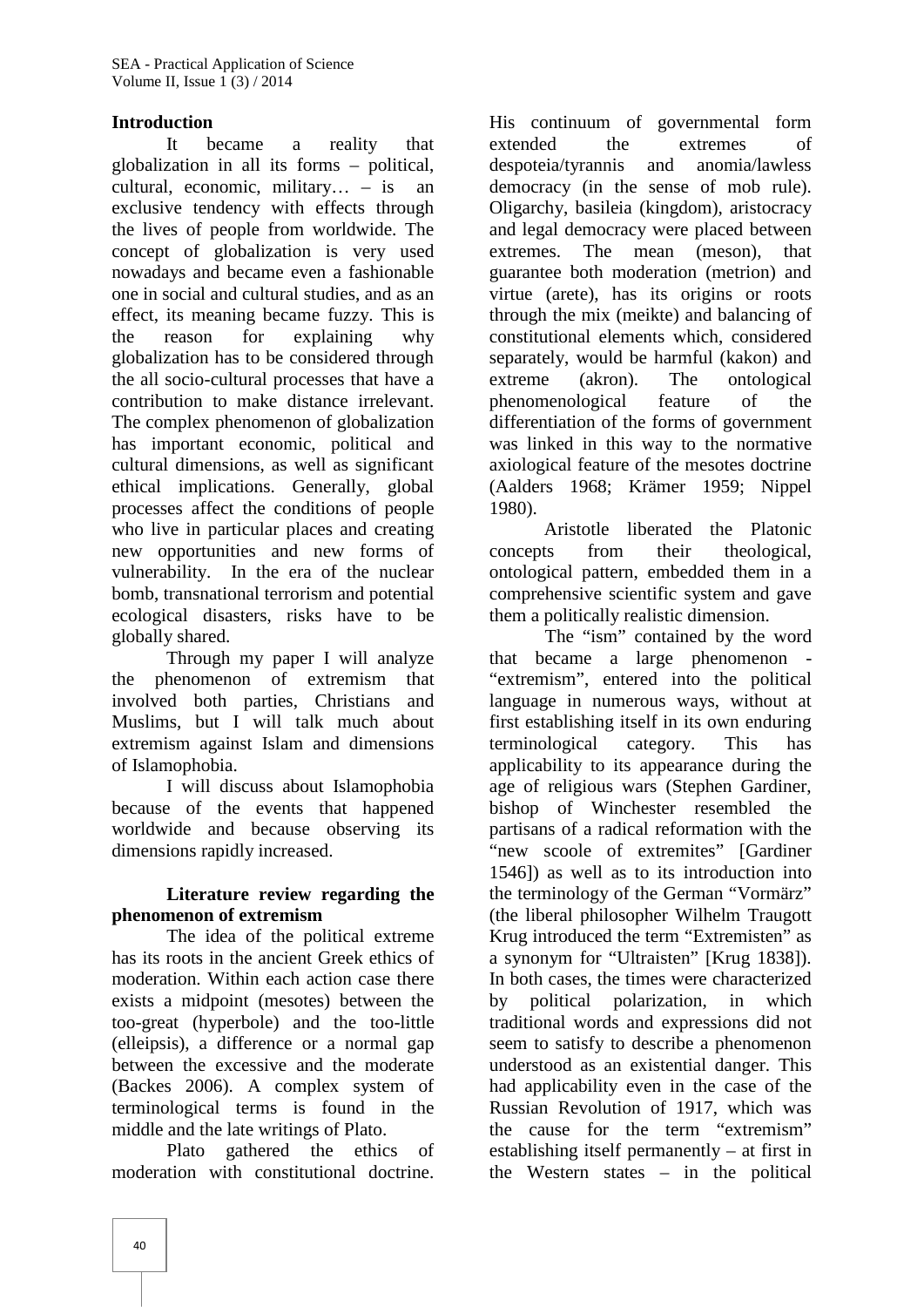language. In France and England, "extremism" became a catch-phrase which firstly defined a fear of the looming separate peace more than fear of the consequences of the political radicalism of the Bolsheviks. For a period,, "extremism" was confused or assimilated with the concept of the "extreme left" yet was extended to the new formation of the "extreme right" – fascism – after the "March on Rome". Also, the term regained the comparative perspective of the Platonic-Aristotelian meanings. Spiritual isomorphies of the extremes had already been developed by liberal observers such as Madame de Staël and Benjamin Constant during the first few years following the French Revolution (Backes 2006: 106). In the 19th century, it had become customary to parallel the extremes of the political spectrum from reward point of constitutionalism and, aside from the obvious differences, to develop the analogies and structural similar features. Controversies were sparked by the comparative dimension linked to the term extremism when it was introduced into scientific discussion in the 1920s. As the history of terminology shows, those who speak about "extremes" and "extremism" which in the framework of a scientific terminology must de contextualize the terms to a certain level to free them from their changing historical contents – unless relativity has been established as the central content.

## **Islamophobia – defining and exemplifying**

Oxford Dictionary defines the term "islamophobia" as *a hatred or fear of Islam or Muslims, especially as a political force.* Collins Dictionary comes with a similar definition for the concept of "islamophobia", hatred or fear of Muslims or of their politics or culture.

*"Islamophobia is a contemporary form of racism and xenophobia motivated by unfounded fear, mistrust,*

*and hatred of Muslims and Islam. Islamophobia is also manifested through intolerance, discrimination, unequal treatment, prejudice, stereotyping, hostilit y, and adverse public discourse. Differentiating from classical racism and xenophobia, Islamophobia is mainly based on stigmatization of a religion and its followers, and as such, Islamophobia is an affront to the human rights and dignity of Muslims."*

Six of the containing terms of the definition above are "built", in the sense that they are either of recent coinage or have recently acquired new meanings, and commonly used to demonize, intimidate, and marginalize people who hold certain political opinions. These words are controversial, and thus should not be used in any official definition without themselves being defined: *Racism*, *Xenophobia*, *Intolerance*, *Discrimination*, *Prejudice*, *Stereotyping.*

Islamophobia existed in premise before the terrorist attacks of September 11, 2001, but it increased in frequency and notoriety during the past decade. The Runnymede Trust in the U.K., for example, identified eight components of Islamophobia in a 1997 report, and then produced a follow-up report in 2004 after 9/11 and the initial years of the Afghanistan and Iraq Wars. The second report found the aftermath of the terrorist attacks had made life more difficult for British Muslims.

"Islamophobia" was not recorded in English until much later, and may well have been an independent coinage rather than a translation from the French. By the time it gained currency in English, the meaning had shifted to be more or less the one we all know today. Its use became more extensive in the late 1980s, in the wake of the Iranian fatwa against Salman Rushdie over his book *The Satanic Verses*: *The term Islamophobia seemed to first appear in Britain during the Rushdie affair in the late 1980's. This was an attempt by fundamentalist Muslims to silence critics*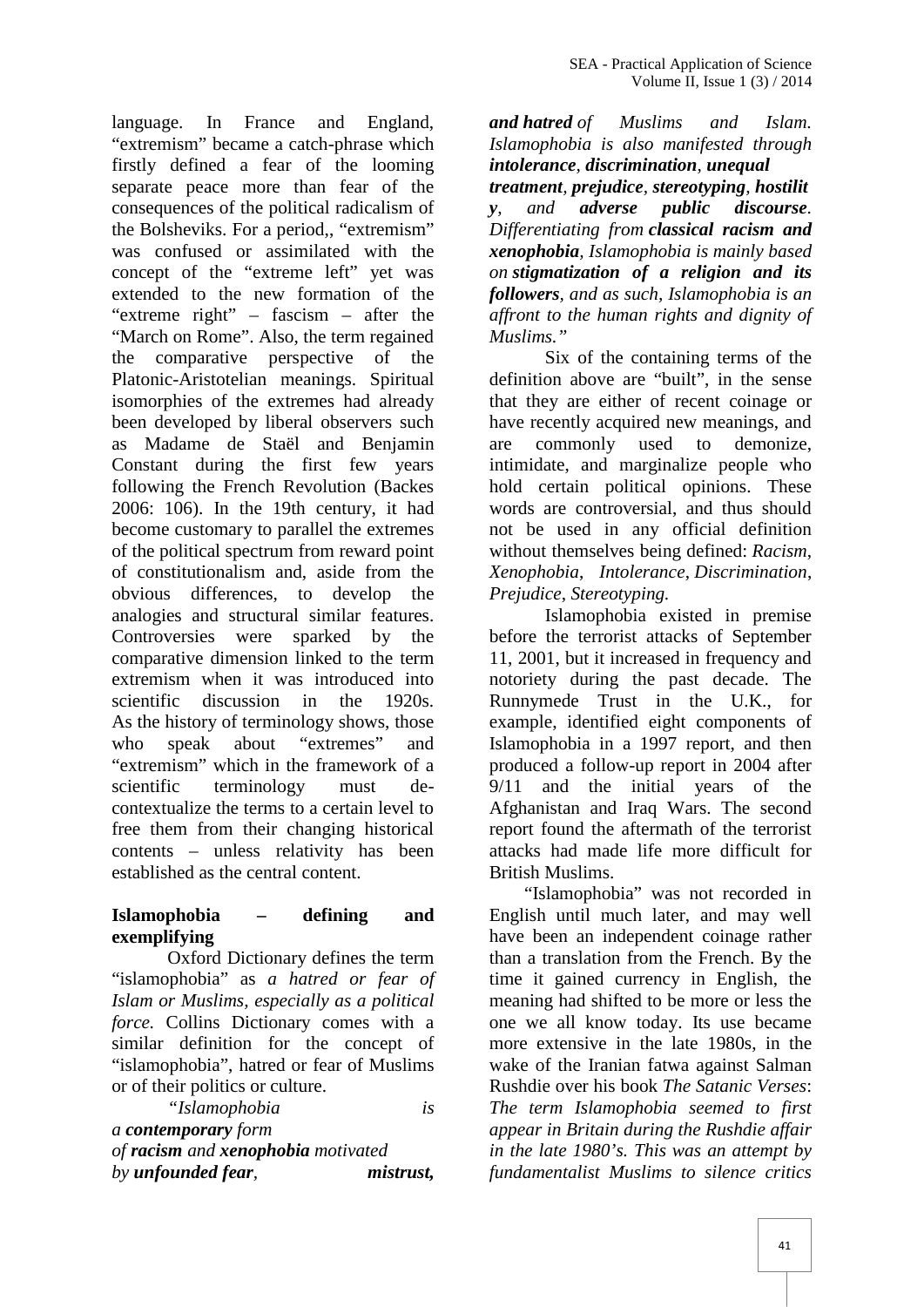*such as Rushdie and his supporters for free speech by arguing that only the wider 'Islamophobia' of British society and state allowed this to pass unpunished. The implication was clear: criticism of Islam is tantamount to 'Islamophobia' and is therefore out of bounds.*

As the British sociologist Chris Allen later wrote, "*However both the [Runnymede] report and its model have failed to stand the test of time and a detailed analysis highlights a number of serious flaws. The most obvious disadvantage of the term is that it is understood to be a'phobia'. As phobias are irrational, such an accusation makes people defensive and defiant, in turn making reflective dialogue all but impossible. … the instruments we have to define, identify and explain it neither measure up to the theory nor are they entirely bias-free.*

Thus the definition of the word "Islamophobia" is ambiguous, and any proof of the existence of the condition it describes is difficult or impossible to obtain. Nevertheless, the word has gained widespread currency, appearing more and this more frequently over the last decade.

In December 2004, then-Secretary- General of the United Nations Kofi Annan, speaking at a seminar entitled alienation "Confronting Islamophobia" in New York, referred to Islamophobia as an "increasingly widespread bigotry". The Organization of the Islamic Conference (now the Organization for Islamic Cooperation, OIC) established an "Islamophobia Observatory" in 2007, and it has been issuing reports annually ever since. In April 2012 the OIC inaugurated a TV channel in order to counter o Islamophobia.

In May 2013, Dr. Hatem Bazian, the director of the Islamophobia Research and Muslims. Documentation Project at UC Berkeley Center for Race and Gender, wrote: *Thus, the crime of the terrorist is immediate, while that of the Islamophobes is longlasting, for it creates and impresses on our*

*collective public mind the logic of hate and racism that is then packaged to further justify the logic of "clash of ignorance" that is foundational to their [Sudden Ignorance] Syndrome.*

Islamophobia is a strained fear or prejudice provoked by the existing Eurocentric and Orientalist global power structure. It is led at a perceived or real Muslim threat through the maintenance and extension of existing gaps in economic, political, social and cultural relations, while rationalizing the necessity to deploy violence as a tool to achieve "civilizational rehab" of the target communities .

#### **Exemplifying Islamophobia events– movies, cartoons, media and books**

An example of Islamophobia is that when Islam is presented as inferior to the West, sometimes barbaric, violent, aggressive, threatening and supportive for terrorist events in the media and some books.

The following statements appeared in media are obviously assimilated with phenomenon that unfortunately increased rapidly:

A more mundane reason for Islamophobia , in my opinion, lies in a psychology of or `strangeness'. (George Carey KNOW THE TRUTH (2004))

He first proposed such a ban as part of the 2001 anti-terrorism legislation, ostensibly to protect Muslims from Islamophobia. (SPIKED (2004))

Muslim groups have predictably criticised the rise, saying it shows prejudice and ` Islamophobia. SUN, NEWS OF THE WORLD (2004)

The report says that Islamophobia is exacerbated by a high proportion of and asylum-seekers being (TIMES, SUNDAY) TIMES (2004))

Elizabeth Pool in her book named Reporting Islam discussed about representation of Muslims and Islam in the Media, referring to the British Media. She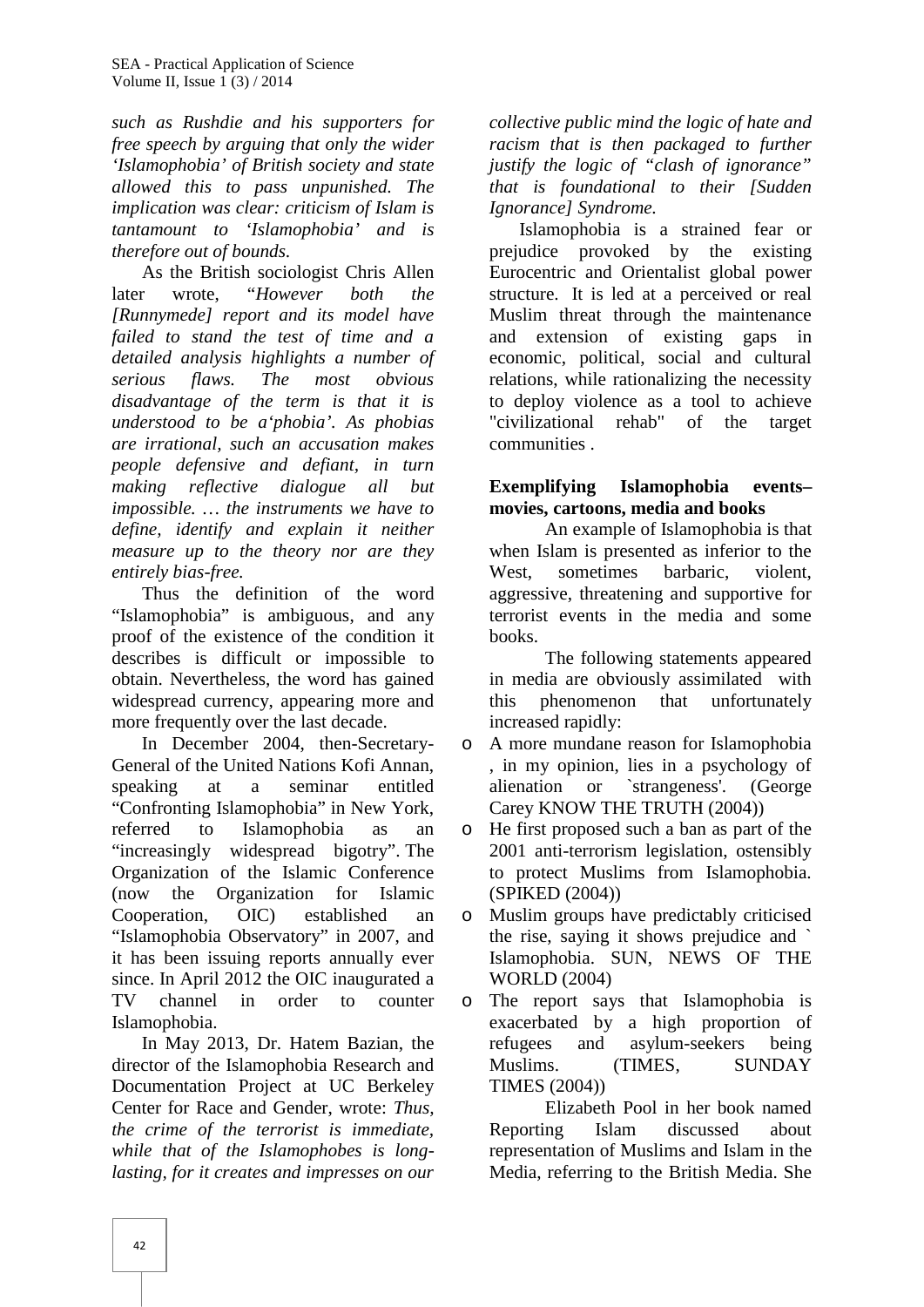underlined that since the end of Cold War, much media attention has focused on Islam as a disturbance in the Global order. Her work shows how Muslims are demonized by the Media.

Another example is represented by Jack G. Shaheen, professor of Mass Communication at Southern Illinois University, who has published a book creating named "Arab TV" in 1984 and addressed stereotypical images of Arab Muslims. He researched over 100 different popular entertainment programs, cartoons and major documentaries telecast on network, independent and public channels, about 200 episodes during 8 years, which have connections to Arabs. He found that not a single positive image of them was shown. Television seems to lead, to perpetuate four basic myths about Arabs: They are all extremely wealthy; they are barbaric and uncultured; they are sex maniacs; and enjoy committing terrorism.

A study realized by two nonprofit journalism organizations concluded that President Bush and top administration officials issued hundreds of false statements about the national security threat from Iraq in the two years following the 2001 terrorist attacks. The study revealed that the statements "were part of an orchestrated campaign that effectively galvanized public opinion and, in the process, led the nation to war under decidedly false pretences."

In a 2011 meeting, the United Nations Alliance of Civilizations, as well as the League of Arab States, a key partner, identified Islamophobia as a significant area of concern. Gallup developed a specific set of analyses, considering the measurement of public opinions of majority and minority groups in multiple countries, to guide policymakers in their efforts to solve the global issue of Islamophobia.

According to this research ordered by Centre for Public Integrity, the U.S. identified more than 160 Muslim- American terrorist suspects and on

perpetrators in the decade since 9/11, just a percentage of the thousands of acts of violence that occur in the United States each year. It is from this overall collection of violence that "an efficient system of prosecution and media coverage brings Muslim-American terrorism suspects to national attention, the impression - perhaps unintentionally - that Muslim-American terrorism is more prevalent than it really is."

Another example is represented by a short film titled Fitna made by the Dutch politician and leader of the Party for Freedom, Geert Wilders, movie that showed a partial view of Islam and the misbehaviours of false Muslims. It generalized those acts to all Muslims. Geert Wilders, who is the leader of the most popular political party in the Netherlands, was himself involved in a case of Islamophobia. He is often characterized as an "Islamophobe", and his speeches and writings are widely considered adverse to Islam.

## **Efforts for the establishment of the harmony between the two parties, between West and Islam**

A large number of countries use diplomacy to foster peaceful relations between the two civilizations, through dialogue among cultures and civilizations. Likewise, the UNESCO and other cultural organizations, as well as the media and the publishing houses carry out a powerful intellectual work to confirm this dialogue among civilizations and to protect cultural diversity.

Dialogue among civilizations is the compulsory result of this conflict, always aggressive, between the international society's imperialism, hegemony and injustice, on the one hand, and the self preservation reflex that sometimes tend to violence, on the other hand.

As an example of its widespread usage, consider "Guidelines for Educators Countering Intolerance and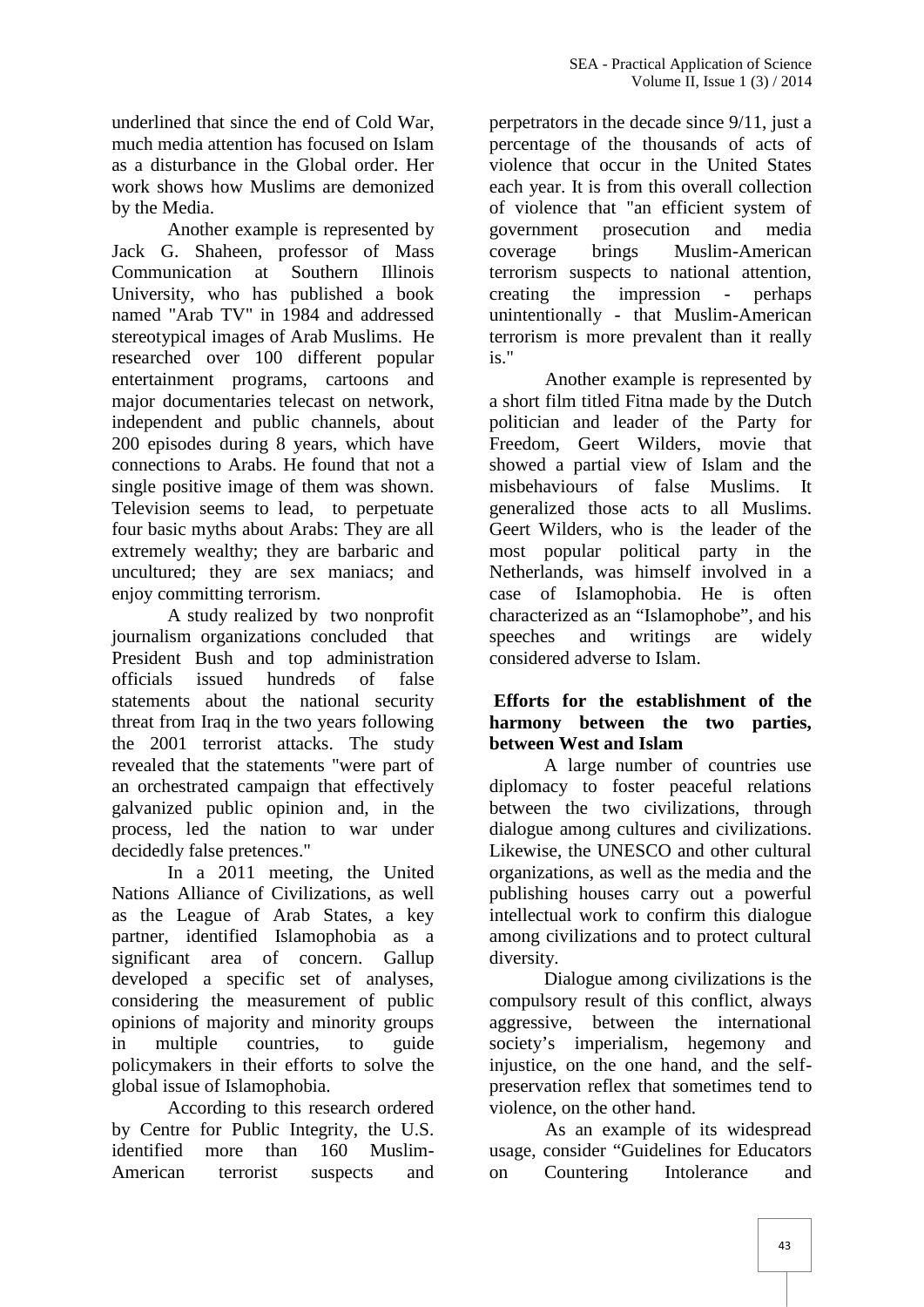Discrimination against Muslims: Addressing Islamophobia through Education", published jointly by **OSCE/ODIHR**, the **Council of Europe**, and **UNESCO** in 2011. The document contains 49 instances of the word "Islamophobia" (including those used in footnotes and cited URLs), yet the closest it comes to a definition of the term is this brief description found on page 17: *"'Islamophobia', a term which is widely used by NGOs and frequently appears in the media, tends to denote fear, hatred or prejudice against Islam and Muslims."*

The above statement does not qualify as a usable definition of "Islamophobia", yet surprisingly, the concept forms the basis for an official OSCE guideline book. It is not appropriate that an undefined term is used as basis for educational guidelines, especially when the topic debated is controversial. At the Supplementary Human Dimension meeting in Vienna on July 12, 2013, as an answer to the repeated use of the term "Islamophobia" during various OSCE proceedings, Mission Europa Netzwerk Karl Martell requested a definition of the word.

**UNESCO**'s Interreligious Dialogue programme, an essential component of Intercultural Dialogue, intends to promote dialogue among different religions, spiritual and humanistic traditions in a world where conflicts, unfortunately, are increasingly associated with religious belonging.

It contains the reciprocal interactions and effects between, on the one hand, religions, spiritual and humanistic traditions, and on the other, the need to promote understanding between them in order to challenge ignorance and prejudices and promote mutual respect. Learning the art of dialogue represents both a personal and social process. Developing one's skills and capacity for dialogue engages a willingness to be open while retaining one's analytical judgment. Dialogue concerns us all: from decision-

makers and leaders to individuals within each community organization. Alongside relevant international conferences to raise awareness, UNESCO strives to promote grass-root activities, particularly in sensitive geo-strategically areas that reach target-populations such as women, youth and marginalized populations.

The **Organization of the Islamic Conference** (now the Organization for Islamic Cooperation, OIC) established an "Islamophobia Observatory" in 2007, and it has been issuing reports annually ever since. In April 2012 the OIC inaugurated a TV channel to counter the complex phenomenon of Islamophobia.

To decrease the dimensions of the Islamic Extremism, the Government of Saudi Arabia undertook domestic and religious reforms; legal, regulatory and political reforms. As part of these efforts, the government of Saudi Arabia adopted and applied domestic educational and religious reform efforts. These efforts were strengthened by the ones done by Ministry of Islamic Affairs, that implemented a 3 year enlightenment program in Saudi to educate imams, monitor mosques and purge extremism and intolerance from religious education.

Other effort is represented by the fact that the government of Saudi Arabia had found after an audit that 5 percent of school textbooks and curriculum guides contained "possibly offensive language", and therefore, a program was put into practice in order to eliminate such material from schools. The Saudi Arabia's Government continues its efforts in order to ensure that the new curriculum focuses more on fostering understanding among cultures, humanity and tolerance.

A significant importance has the effort of Saudi Government in the sense of implementing some political reforms, including reforms related to Islamic extremism. Its effect is represented by the establishment of the National Human Rights Association in March 2004 with a well defined aim to monitor the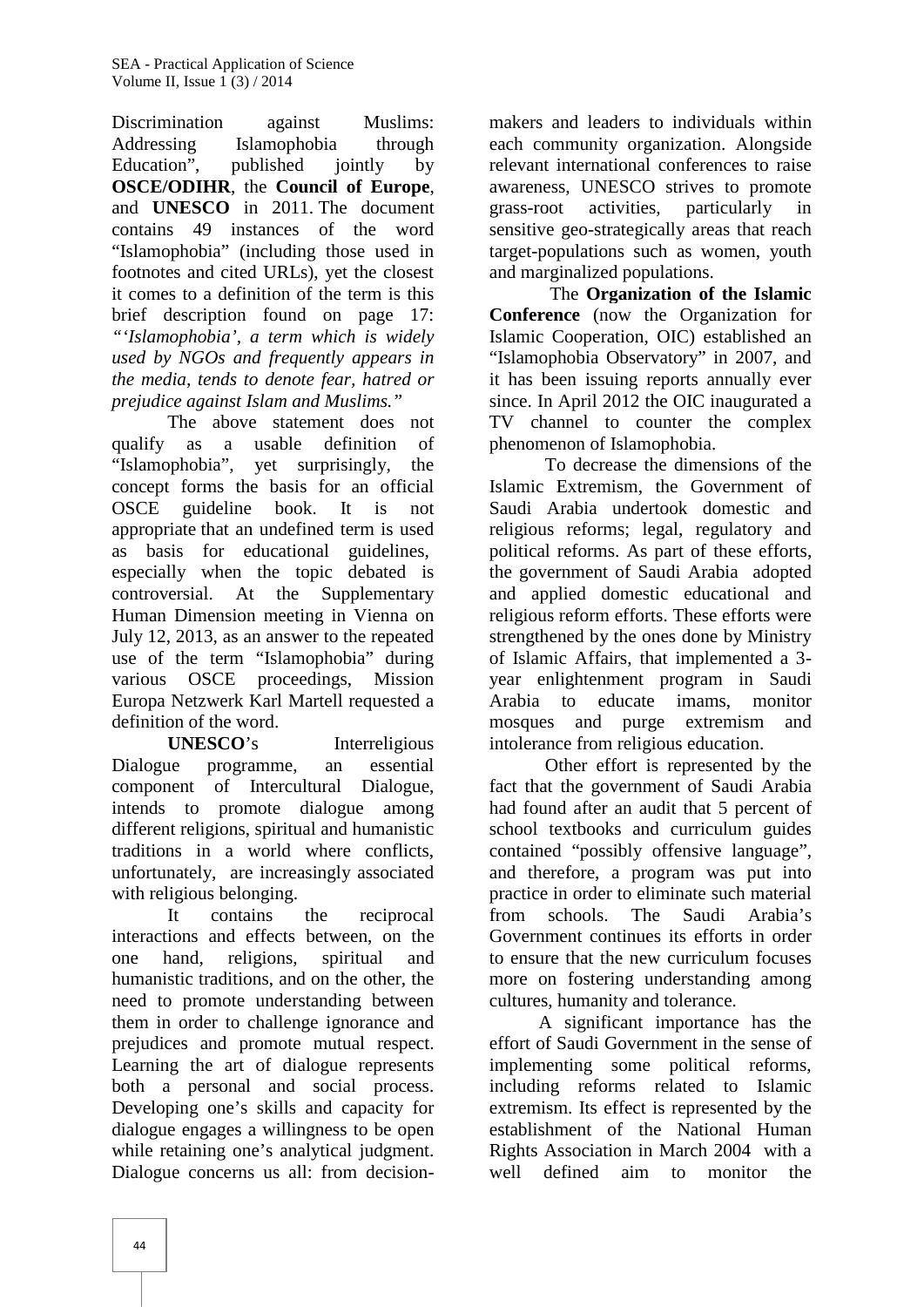implementation of international human rights commitments and maybe most important effect, the establishment of the King Abdulaziz Centre for National Dialogue in August 2003 to bring together leaders to discuss issues such as education, extremism, the role of women. intercultural dialogue and problems facing the youth. The most important element of these reforms adopted by Saudi Government is the existence of King Abdulaziz Center from Vienna with its three initiatives, from Makkah, Madrid and New York, that come once again to strengthen the efforts in order to establish the harmony between two parties. The Makkah Declaration revealed once again that Islam has effective solutions for a time when world is facing crises and that the Muslim Nation is invited, with its entire cultural and indispensable legacy, to contribute its share alongside others. The Declaration underlies the idea that just a true and thoughtful dialogue exploiting humanly shared values is necessary for a joint action, which can face up to contemporary problems and protect humanity from their ill effects. One of the ideas underlined within Madrid Declaration is the one of the unity of humankind and its origin, as well as the equality of all peoples regardless of their colours, races and cultures. The New York Declaration summarizes that participating states affirmed their rejection of the use of religion to justify the killing of innocent people and actions of terrorism, violence and coercion, which directly contradict the commitment of all religions to peace, justice and equality.

Other significant effort done by the Saudi Government is proved by the existence of Mohammed Bin Naif Counceling and Care Center that is considered a correctional rehabilitation institution intended to develop knowledge and behavioural skills through a set of programs delivered by advisors specialized in different areas of related sciences. Having Intellectual security as its main

thrust, the Centre is entirely intended to reach a Society that is characterized by moderateness in both thoughts and behaviour.

European governments are involved in the issue of the relationship between intercultural dialogue, human rights and citizenship issues, too. Also, in the Paris Declaration in 2008, Heads of State and Government of the 43 participating Countries have emphasized "their commitment to strengthen democracy and political pluralism by the expansion of participation in political life and the embracing of all human rights and fundamental freedoms", an engagement which was renewed six months later in the Marseille Final Statement (2008).

## **Conclusion**

We live in an era when the same Coca-Cola commercials are shown with minimal local variations at worldwide cinemas, Harry Potter volumes are frequent wherever libraries are, and so on. Investment in human capital, military power and world literature are being disbodied from the barriers of space and this explains why they no longer belong to a particular place.

" In the period post  $9/11$ , a new debate has impinged on the public sphere: religion no longer flies below the cultural radar of the West. As Martin Amis notes, it is the "second plane" that was significant in the attacks of World Trade Centre, and, whatever the contested account might be of how the planes disappeared from air traffic control radar that day, the metaphor stands: religion has created that blip on the screen of culture that has returned it, if not centre-stage, then at least as a legitimate topic within popular culture". (King, Mike, 2009)

Recently, previous Prime-Minister of the United Kingdom, Tony Blair, concluded some important statements regarding the topic my paper discusses."We must encourage education and tolerance if we are to bring about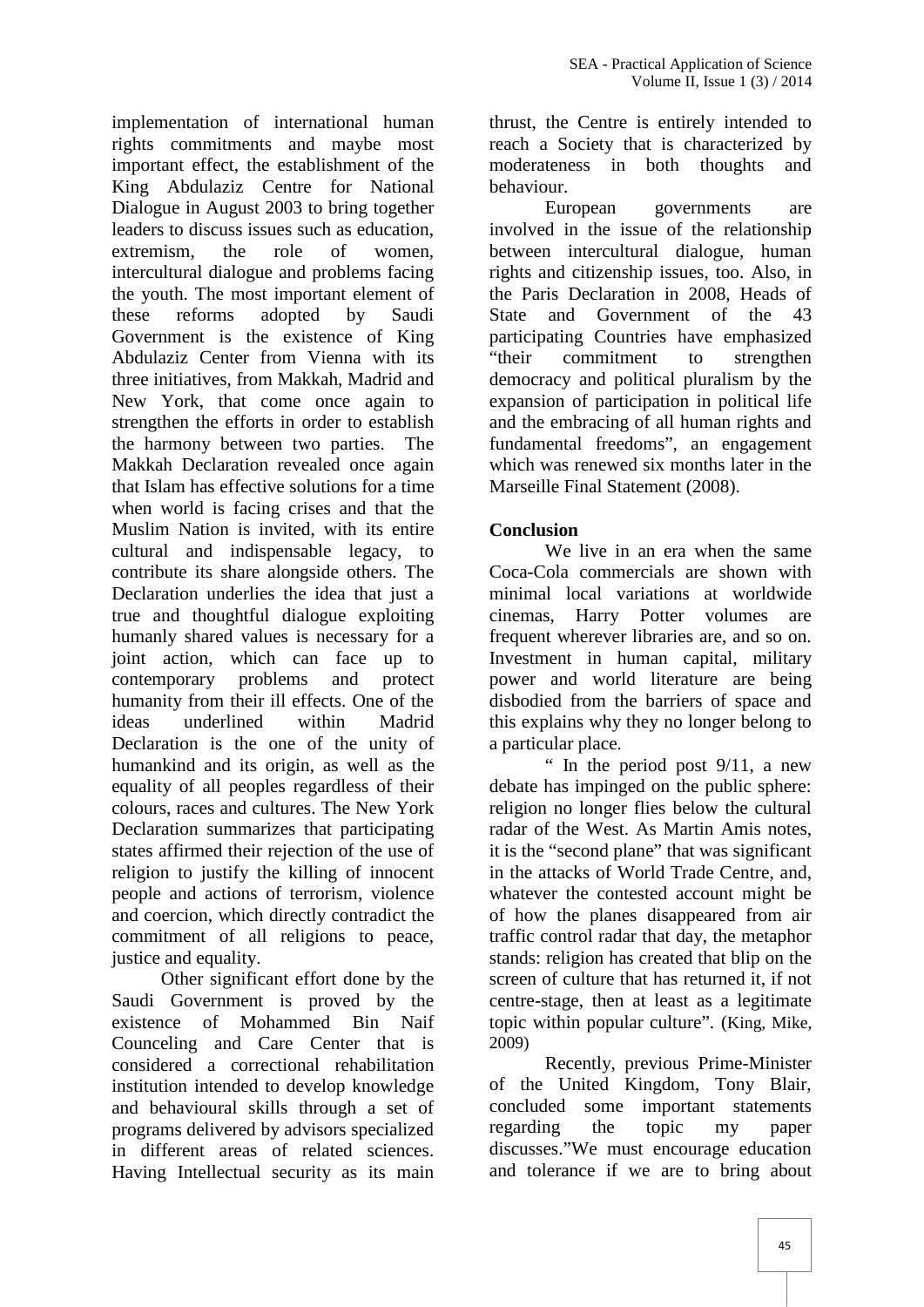peace in the Middle East and the rest of the world… The fact is that, though of course there are individual grievances or reasons for the violence in each country, there is one thing self-evidently in common: the acts of terrorism are perpetrated by people motivated by an abuse of religion. It is a perversion of faith. But there is no doubt that those who commit the violence often do so by reference to their faith and the sectarian nature of the conflict is a sectarianism based on religion. There is no doubt either that this phenomenon is growing, not abating. …So the challenge is clear. And it is one that could define the nature of peace and conflict in the first half of the 21st century. The battles of this century are less likely to be the product of extreme political ideology – like those of the 20th century – but they could easily be fought around the questions of cultural or religious difference."(Tony Blair, The Guardian,  $24^{\text{th}}$  of January, 2014)

Especially with regard to the revolution of information technology and its direct impact on everyone and the importance of freedom of opinion and expression for the West vis-a-vis what it means religion and His Messenger, and symbols for Muslims there is a need to search and find for new ideas taking into consideration the speed of the flow of information and its effects, and the significance of the exchange interests between the people.

Therefore, it should be on both sides to work to re-examine what can be done to calm the conflict . Muslims should rework some of the concepts and rhetoric that calls for hatred and develop new curricula, dissemination of the teachings of Islam which calls for tolerance in dealing with the other.

On the other hand, for the West should reconsider the boundaries of freedoms that influence human dignity and religion. Accomplish laws and penalties to reduce them. Especially intake of the media in all forms of hatred and Islamophobia .

Specific for the period we live is the fact that ideas and values associated with human rights spread from the top of educated hierarchies or elites worldwide to villagers and farmers in areas which until recently seemed both remote and exotic to Western eye. The accelerated diffusion of human rights ideas represents, in fact, probably one of the most impressive successes of globalization.

According to **UNESCO**, three quarters of the world's major conflicts have a cultural dimension. As it concludes, bridging the gap between cultures became imperative, it is urgent and necessary for having peace, stability and development.

We are facing a situation with two sides, on one side there is the Western world with its freedom of expression, on the other side there is the Orient with its Islam religion. The problem arises from misunderstanding what is important for the other. For Westerns society its freedom of expression is very important while for Arab society its religion is on top of everything.

We live in the era of globalization, and with today's media, it takes not more than 5 minutes for information to circle the world. When something happens in a place, or something is said publicly in a city anywhere on this planet, the echoes will reach quickly other places, counties or cultures. The freedom of expression and freedom of the media will impact not only on a local level but also world widely. Not understanding that piece of information can lead to hatred, violence, labelling, Islamophobia. Here a very good example what happened with the Danish caricatures, which provoked a wave of anti-Western hysteria in the Muslim world. Former Minister of Interior, Nicholas Sarkozy, came publicly saying that "the exaggeration of cartoons is better than the exaggeration of monopoly" or that is good to be "against any frame of censorship". The paradox is that freedom of expression here comes with negative consequences.